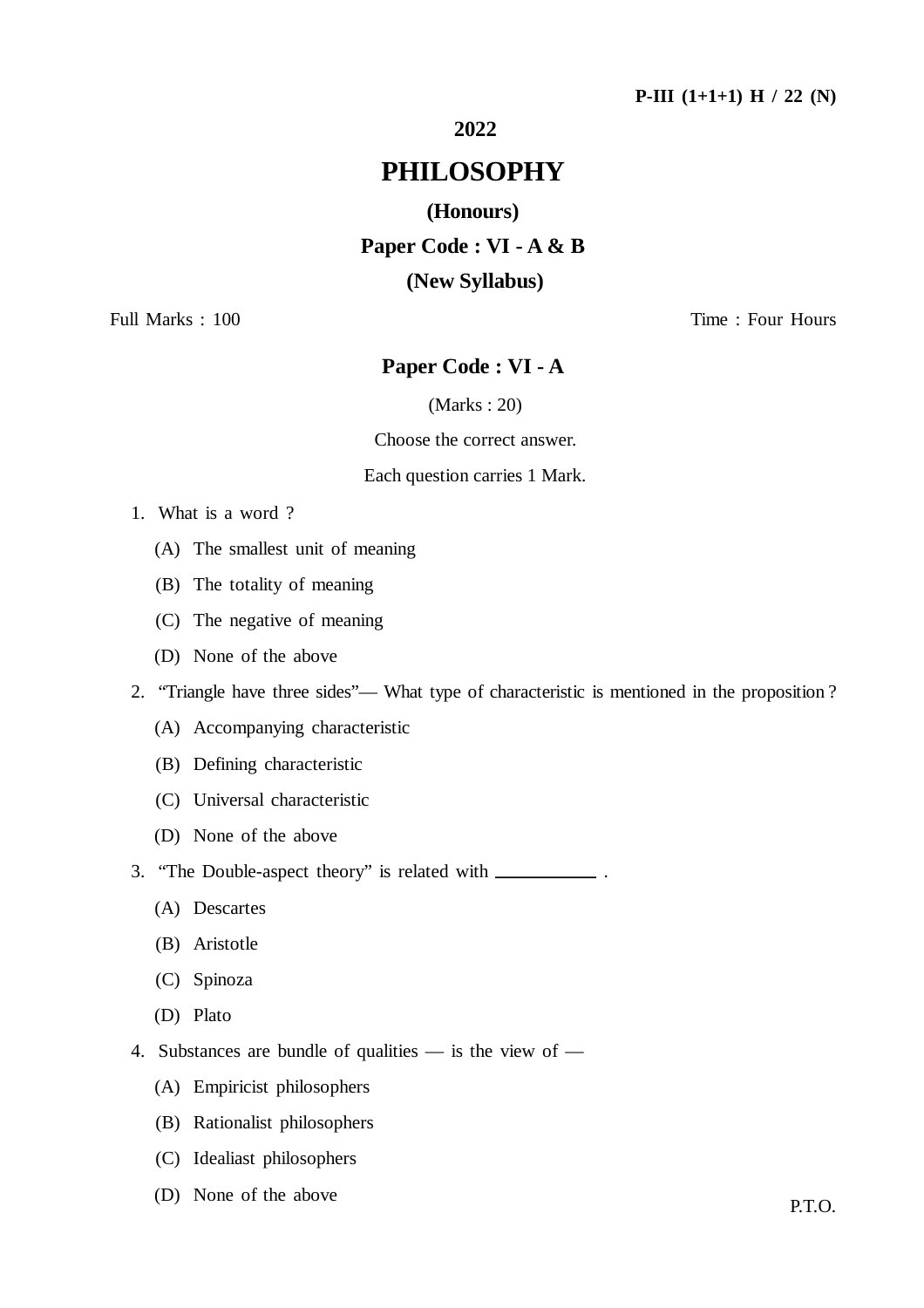- 5. "Rain falling on the street" is the condition of "Street being wet".
	- (A) Necessary
	- (B) Sufficient
	- (C) Both A & B
	- (D) Neither A nor B
- 6. "It is a meaningless act" In what sense is "meaning" used in the sentence ?
	- (A) Explanation
	- (B) Purpose
	- (C) Implication
	- (D) Significance
- 7. I know how to drive a car in what sense is the verb 'to know' used
	- (A) Propositional knowledge
	- (B) Knowledge by acquaintance
	- (C) Knowing how or ability
	- (D) None of these
- 8. How many conditions are accepted by John Hospers following A. J. Ayer for propositional knowledge ?
	- (A) Two
	- (B) Three
	- (C) Four
	- (D) Five
- 9. Who said this, 'universal is only name' ?
	- (A) John Locke
	- (B) Berkeley
	- (C) Kant
	- (D) Hume
- 10. Representative Realism is advocated by
	- (A) Plato
	- (B) Locke
	- (C) Kant
	- (D) Leibniz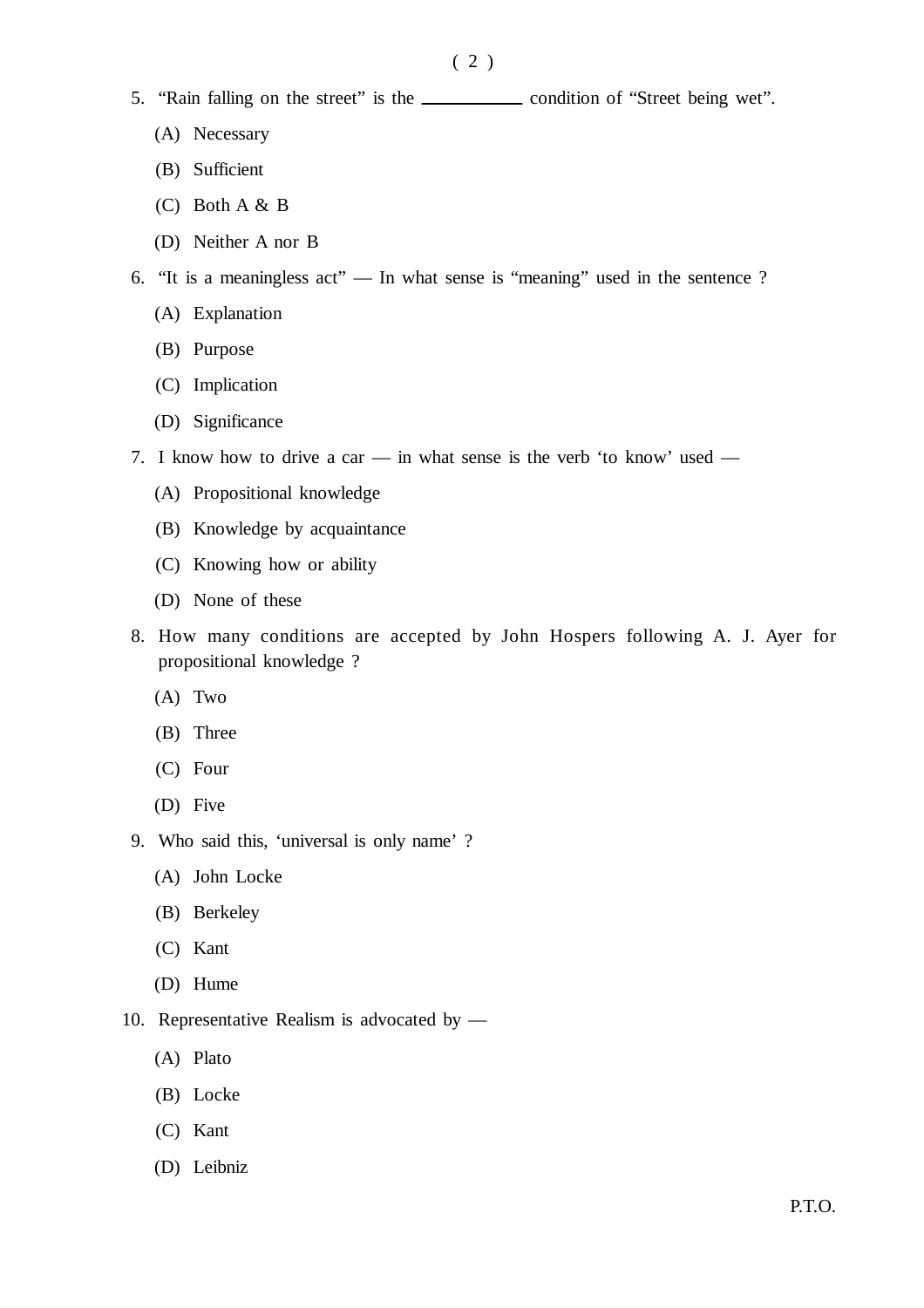- 11. What is the name of the theory by which Descartes seeks to explain the relation between body and mind ?
	- (A) Identity theory
	- (B) Interactionism
	- (C) Parallelism
	- (D) Epiphenomenalism
- 12. "Birds can fly" what type of characteristic is mentioned here ?
	- (A) Accompanying
	- (B) Defining
	- (C) Simple
	- (D) None of these
- 13. In what sense if "meaning" used in the following sentence ? —'Flood means epidemic'—
	- (A) Meaning of cause
	- (B) Meaning of Effect
	- (C) Meaning of Indicator
	- (D) Meaning of Intention
- 14. 'The number 5 (three) died yesterday— this sentence is meaningless due to
	- (A) self-contradiction
	- (B) knowing what it is like
	- (C) outside a giving context
	- (D) category mistake
- 15. According to Descartes the essence of matter is
	- (A) Consciousness
	- (B) Extension
	- (C) Describing
	- (D) None of the above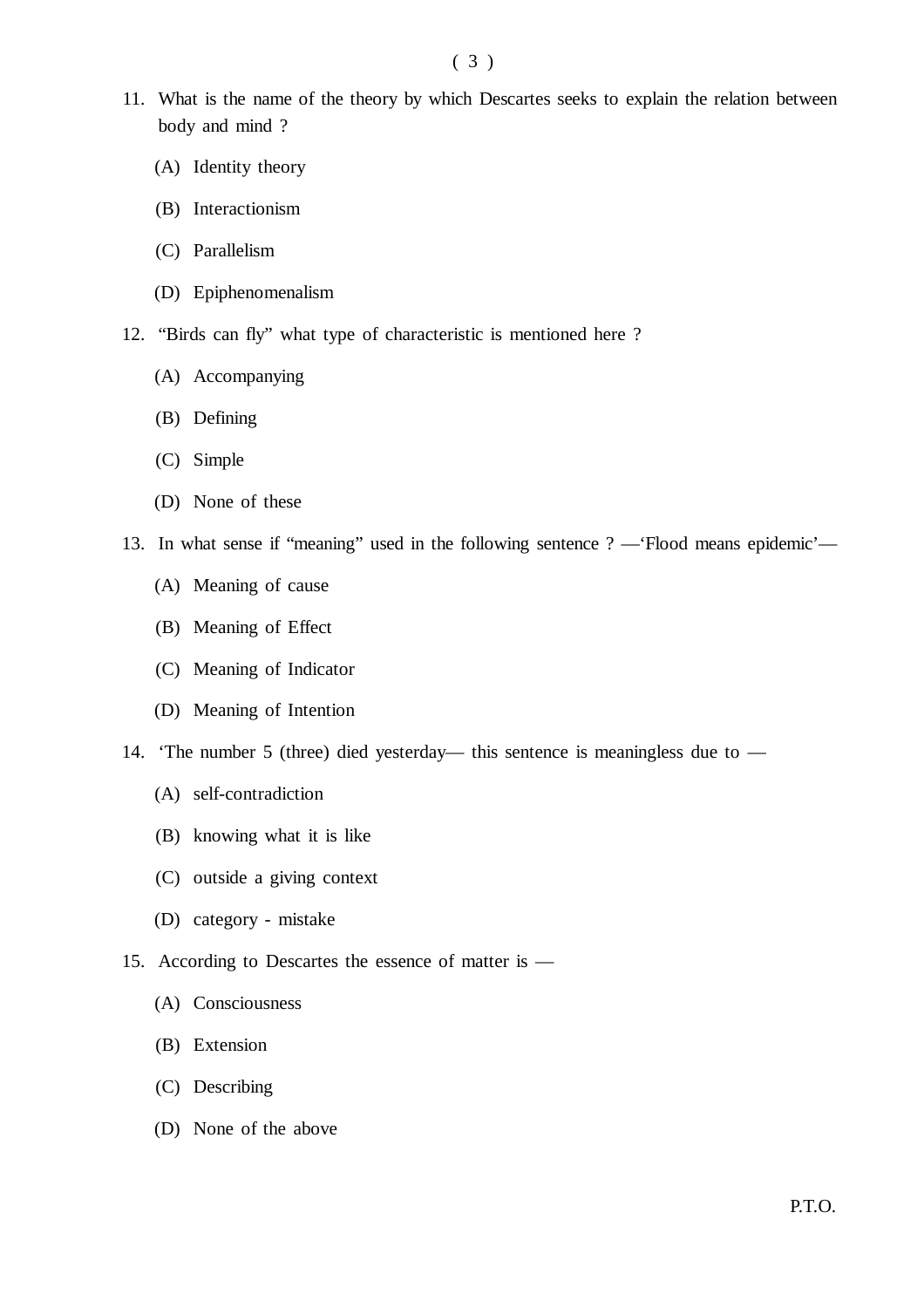- 16. Two World Theory is advocated by
	- (A) Berkeley
	- (B) Descartes
	- (C) Plato
	- (D) Kant
- 17. 'Water is analysable into  $H_2O'$ . What kind of definition it is ?
	- (A) Definition by denotation
	- (B) Lexical definition
	- (C) Real definition
	- (D) None of the above
- 18. According to whom, "substance is unknown and unknowable ?

————————

- (A) Berkeley
- (B) Hume
- (C) Hospers
- (D) Locke
- 19. Hume's theory of causality is known as
	- (A) Theory of entailment
	- (B) Theory of constant conjunction
	- (C) Interactionism
	- (D) None of the above
- 20. Is a word ambiguous by itself ?
	- (A) Yes
	- (B) No
	- (C) Doubtful
	- (D) None of the above